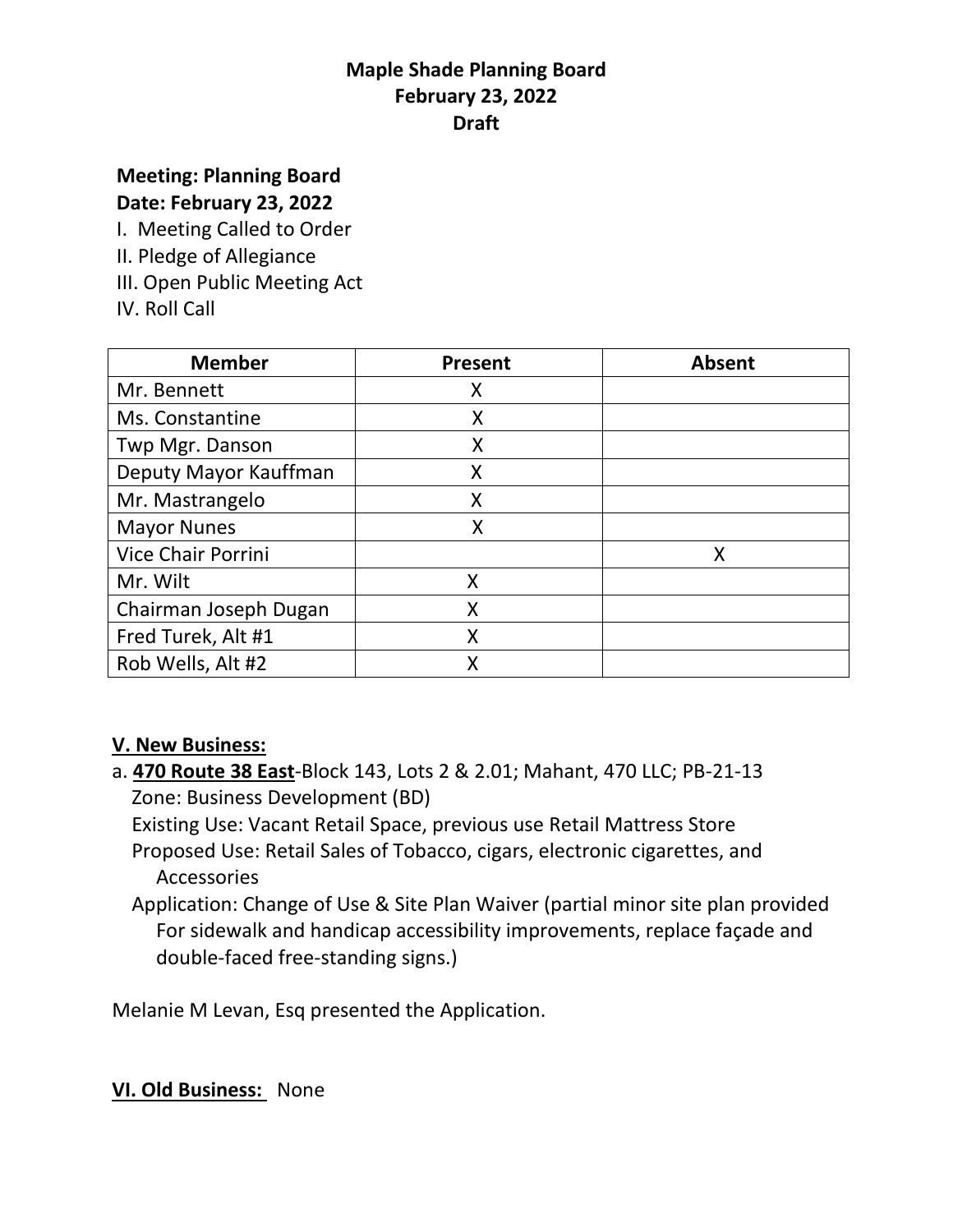## **Maple Shade Planning Board February 23, 2022 Draft**

#### **VII. Solicitor Resolutions:**

1. Resolution No. 2021-PB-11: Resolution granting various signage to Maple Shade Properties, LLC; 2921 Route 73 South; Block 181 Lot 5

A Motion to Accept the Resolution was made by Ms. Danson, second by Mayor Nunes, All Approve

2. Resolution No. 2021-PB-12: Resolution granting change of tenant for takeout restaurant space to Ammas Food Creations, LLC; Block 150, Lot 19.06

A Motion to Accept the Resolution was made by Ms. Constantine, Second by Mr. Wilt, All Approve

#### **VIII. Minutes:** December 22, 2021

 A Motion to Approve was made by Mayor Nunes, second by Ms. Constantine, All Approve

**IX. Adjourn-** Next Meeting February 23, 2022

 A Motion to adjourn was made by Mayor Nunes, second by Ms. Danson, All Approve